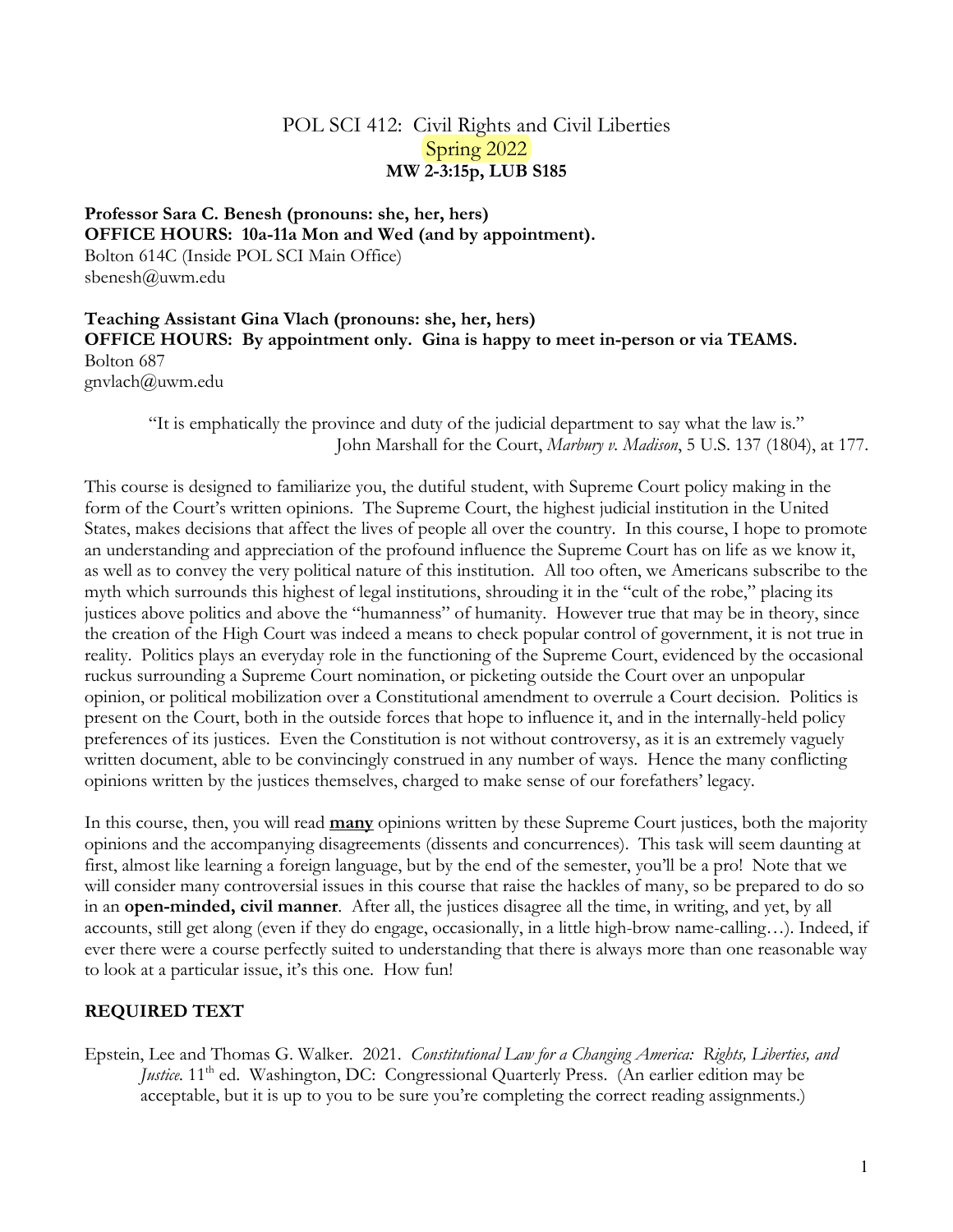# **ALSO REQUIRED**

This course has a course site on CANVAS (https://uwm.edu/canvas/). You should take any actions necessary to secure access to it immediately. If you have any problems accessing the course site or any questions regarding the performance of CANVAS, you should contact the University Help Desk (https://www4.uwm.edu/technology/help/campus/) or try to answer your question yourself on the CANVAS site, which has a fantastic help system, including 24-hour live chat help (https://uwm.edu/canvas/home/).

# **EXPECTATIONS**

I expect you to participate fully in this course by completing assignments on time, carefully, and thoughtfully. I expect you'll want to actively participate in class in a constructive and literate way. (These cases are so interesting and provocative!!) And, I know you'll put forth every effort**.** 

I also expect that you have a life outside this class and that, sometimes, it will interfere with your ability to do your best work.And, it's really none of my business *why* life is getting in your way (though I absolutely care about you and hope life isn't throwing you too many curveballs. We have many resources on this campus (linked on our CANVAS site) – do NOT hesitate to seek the help you need. It is OK to need help!!). So, I have adopted SPECIFICATIONS-BASED GRADING for your eight assigned briefs with an opportunity to redo any for which you did not receive credit. (Exams will be graded in the conventional way.) More detail on the grading system is on CANVAS.

# **WORKLOAD AND LEARNING OBJECTIVES**

This is a three-credit course, and as such you should average about ten hours of work per week to achieve the learning objectives of this course. Those learning objectives, which drive everything in the course, are as follows:

**LO1:** Learn to read, comprehend, and critically evaluate Supreme Court opinions, both majority and separate, and understand every side in a legal dispute.

**LO2:** Learn to summarize complex texts (Supreme Court opinions) concisely, using excellent writing that boils the Court's reasoning down to its essence.

**LO3:** Practice making evidence-based arguments about legal questions, applying caselaw to novel questions to make a strong argument for a particular resolution.

**LO4:** Practice presentation skills to aim toward concise but complete communication about a case to your peers.

**LO5:** Understand major issues in constitutional law pertaining to civil rights and civil liberties.

# **HOW YOU'LL SPEND YOUR TIME**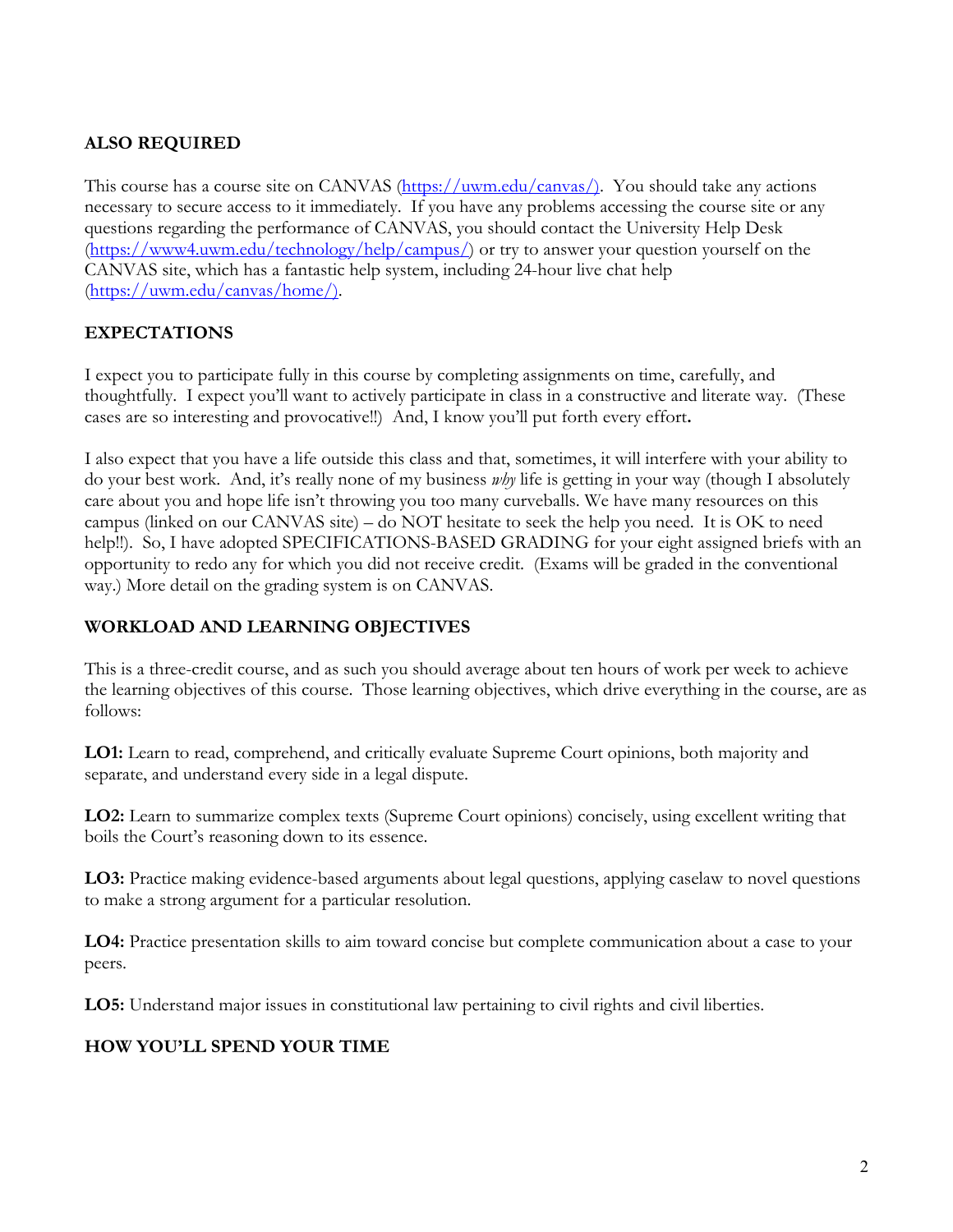We generally expect students to put in around 144 hours of work over the course of the semester for a three-credit course. (This is an estimate; actual time will vary by week and across students.) You should expect to spend about:

- 2.5 hours per week in class
- 4 hours per week reading and annotating your assigned Supreme Court decision and the other cases assigned for that week (I've loaded them into Hypothes.is for your use, though using Hypothes.is is NOT required)
- 3 hours per week writing and uploading your case brief

# **ACADEMIC HONESTY**

You need to be very careful to always do and submit **your own work**. I expect you to follow the University's academic honesty policy and to avoid plagiarism. If you have any questions about how to fully do so, please don't hesitate to ask. UWM's policy can be found here:

http://www4.uwm.edu/acad\_aff/policy/academicmisconduct.cfm. It is indeed plagiarism to copy the justices' words without citation or attribution, to copy the summary of a decision found on any of the various websites that provide them, or to submit as your own old briefs floating around from earlier offerings of this course or briefs posted by various websites. Writing briefs is a useful skill and will help improve your performance on the exams. In fact, I think you should brief ALL the cases we'll cover, though I'm only requiring you to brief eight of them.

I do hope and expect that you will enjoy this class, engaging in the discussions we'll have, thinking through the material you'll read, and listening and considering various sides of the issues we'll raise! This is a serious class and I expect a lot. But, I know you'll do your best to meet (and exceed!) my expectations.

# **ACCOMMODATIONS**

All students need some help sometimes. Whether it be due to a physical or learning disability, a family obligation, an illness, or some other challenge, please contact me as soon as possible so we can figure out something that will work for you while continuing to meet my learning objectives. Every effort will be made to accommodate your needs. The University also has policies on a variety of issues you might face. Learn more about incompletes, military call-ups, sexual harassment, and more, here: http://www4.uwm.edu/secu/SyllabusLinks.pdf.

# **COURSE REQUIREMENTS AND GRADING**

First, we need to figure out the course site and the syllabus. In order to do so, your first assignment is to annotate the syllabus, using Hypothes.is. See CANVAS for details. **[5% for completion]**

In an effort to spread out the material in response to past student comments, evaluation in this course will include three examinations. Each of these exams will be short answer/essay in nature (i.e., a set of hypothetical cases to which you'll apply Supreme Court precedent). I will post a review sheet detailing the exam and the material covered on it (though that's just a list of terms) when the exams approach and I will show you a sample question and a good answer to give you an idea of my expectations. The exams are worth progressively more to give you credit for learning how to take the exams. (There will likely be extra credit questions on each exam.)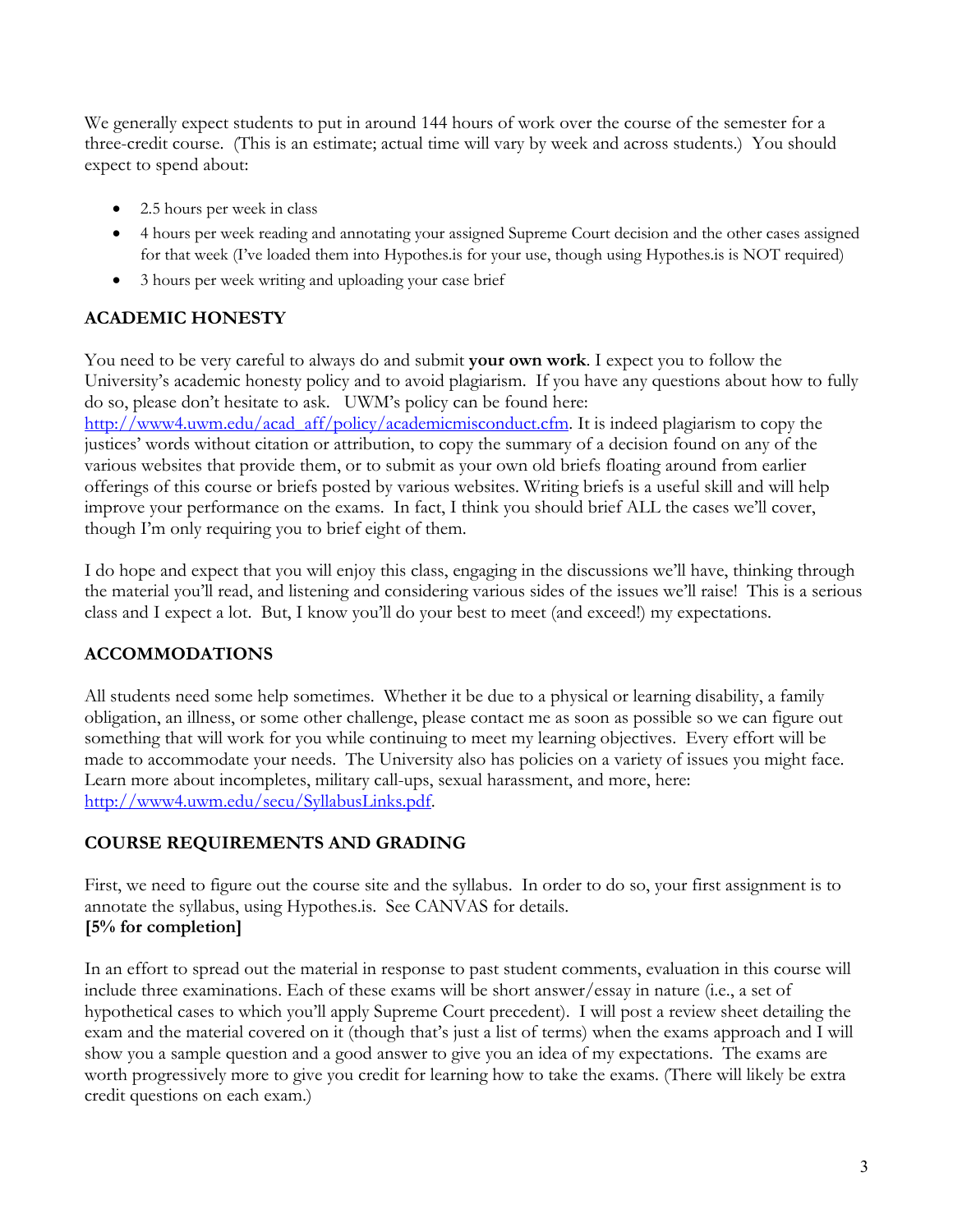### **[10% exam one; 15% exam two; 20% exam three]**

In addition to these three exams, you will be expected to brief **EIGHT (8)** cases over the course of the semester. (This means you'll have a case to brief in most, but not all weeks.) You will be placed into one of eight groups, each of which will be responsible for briefing a set of cases spaced throughout the term, as noted on the syllabus. All of the members must hand in a complete and unique brief, meeting all specifications. (A handout on briefing with specifications is posted to CANVAS.)

And then, I expect all members of the group to help present the case, in class. You may earn, at most, half credit for a brief you do not help present. (Those absent on briefing days may submit a video to the relevant CANVAS discussion to make up for their absence, or may participate during class over Zoom. I must hear from you BEFORE the missed class in order to allow you these opportunities.)

Several cases will be covered each week. The rest of the class will also be responsible for reading those cases presented by other groups, and, as mentioned above, I suggest that you brief them all yourself as a study tool. Copies of a solid (though lengthy) brief (written by me) for each case will be placed on CANVAS for your use in studying, before each exam.

**[6.25% each for eight briefs = 50% total]**

## **GRADING SCALE**

The grading scale is as follows (with the note that I reserve the right to curve grades as needed):

| $100 - 93$ |       | $77 - 73$ | $\mathbf C$  |
|------------|-------|-----------|--------------|
| $92 - 90$  | $A -$ | $72 - 70$ | C-           |
| $89 - 88$  | $B+$  | $69 - 68$ | $D+$         |
| $87 - 83$  | B     | $67 - 63$ | $\mathsf{D}$ |
| $82 - 80$  | В-    | $62 - 60$ | $\mathsf{D}$ |
| $79 - 78$  | $C+$  | $59 - 0$  | E            |

## **READINGS**

The following is a list of topics to be covered each week and the readings (cases usually) that should be completed. All readings are from Epstein and Walker's 11<sup>th</sup> Edition text unless otherwise indicated. The cases listed are those that will be covered that week. (Skim any cases that are in Epstein and Walker but are not being covered in class.) In addition to the listed cases, each week I'll cover some additional cases, for context, some of which will have been in your textbook reading. There are some cases we'll cover that are NOT excerpted in your book or on its online supplement. For those that are not, you may search the case name on Google Scholar and then choose "Case law" from the pulldown menu on the left side to find the full text (or access them on our CANVAS page via Hypothes.is). **All briefing groups are expected to read the** *entire opinion* **including dissents and concurrences, not just the excerpted version found in the Epstein & Walker text, and all cases are provided in pdf format on Hypothes.is.** Everyone else in the class should read *at least* the Epstein & Walker excerpt when available, and the majority opinion when not available, scanning the separate opinions to discern the justices' reason for disagreement.

Any direct quotes must be cited to the *United States Reports*, the official reporter of the U.S. Supreme Court. (In Google Scholar, the side of the opinion marks the U.S. Reports pages. Citations are also embedded within the text with an asterisk. See the Briefing Cases handout for more detail.)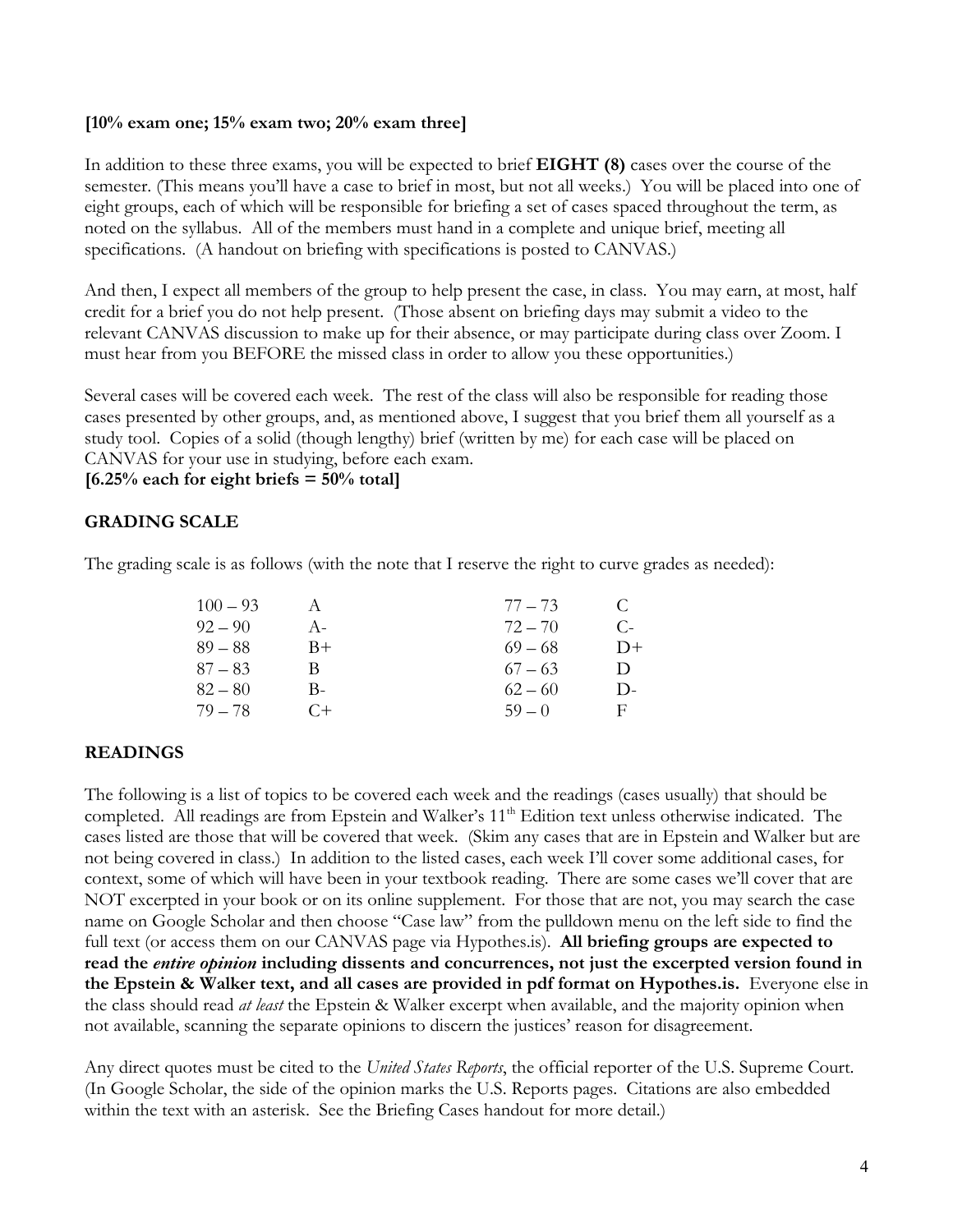## **COURSE SCHEDULE**

Below is our schedule for the semester. As you'll see, we're trying to cover the waterfront in civil rights and civil liberties here, but there is only so much we can do in one semester. I try, whenever possible, to at least draw your attention to the most current cases in the most important areas of law, but again, we'll run out of time. Hopefully, you'll find one of the special topics courses offered by the Department to be of interest sometime soon to dive more deeply into some of these fascinating topics. (We have offered Obscenity and the First Amendment, Civil Liberties in Times of Crisis, Campaign Finance, Law & Politics, Free Speech, and Freedom of Religion all under POL SCI 471, usually online, and we regularly offer POL SCI 464 Sex, Gender, and the Law.)

With all that in mind, we have the following schedule for this term:

# **WEEK ONE: INTRODUCTION TO THE COURSE**

ONLINE DUE TO OMICRON!

January 24 & January 26

# **Introduction to the Course; Introduction to the Supreme Court**

**READ:** Review CANVAS site; Syllabus (see Hypothes.is ASSIGNMENT too and page on using Hypothes.is in POL SCI 412)

**MEET via Zoom** on January 24 and January 26, 2pm – 3:15p. Link in CANVAS Announcement and in Module 1.

## **ASSIGNMENTS:**

Annotate the Syllabus via Hypothes.is by WEDNESDAY (5% of your grade) Post to "TELL ME ONE THING" DISCUSSION (see CANVAS)

# **WEEK TWO: INTRODUCTION TO THE COURT**

January 31 & February 2

**General Introduction to the Constitution of the United States and Supreme Court Decision Making; The Judiciary: Institutional Powers and Constraints**

**READ:** *The Constitution of the United States* (Appendix 1); Chapter 1 (Understanding the Supreme Court); Chapter 2 (The Judiciary: Institutional Powers and Constraints)

**ASYNCHRONOUS ON January 31:** No in-person class. PLEASE VIEW VIDEO ON CANVAS under Module 2.

February 2: IN CLASS on the power of the judiciary. See you in Lubar S185!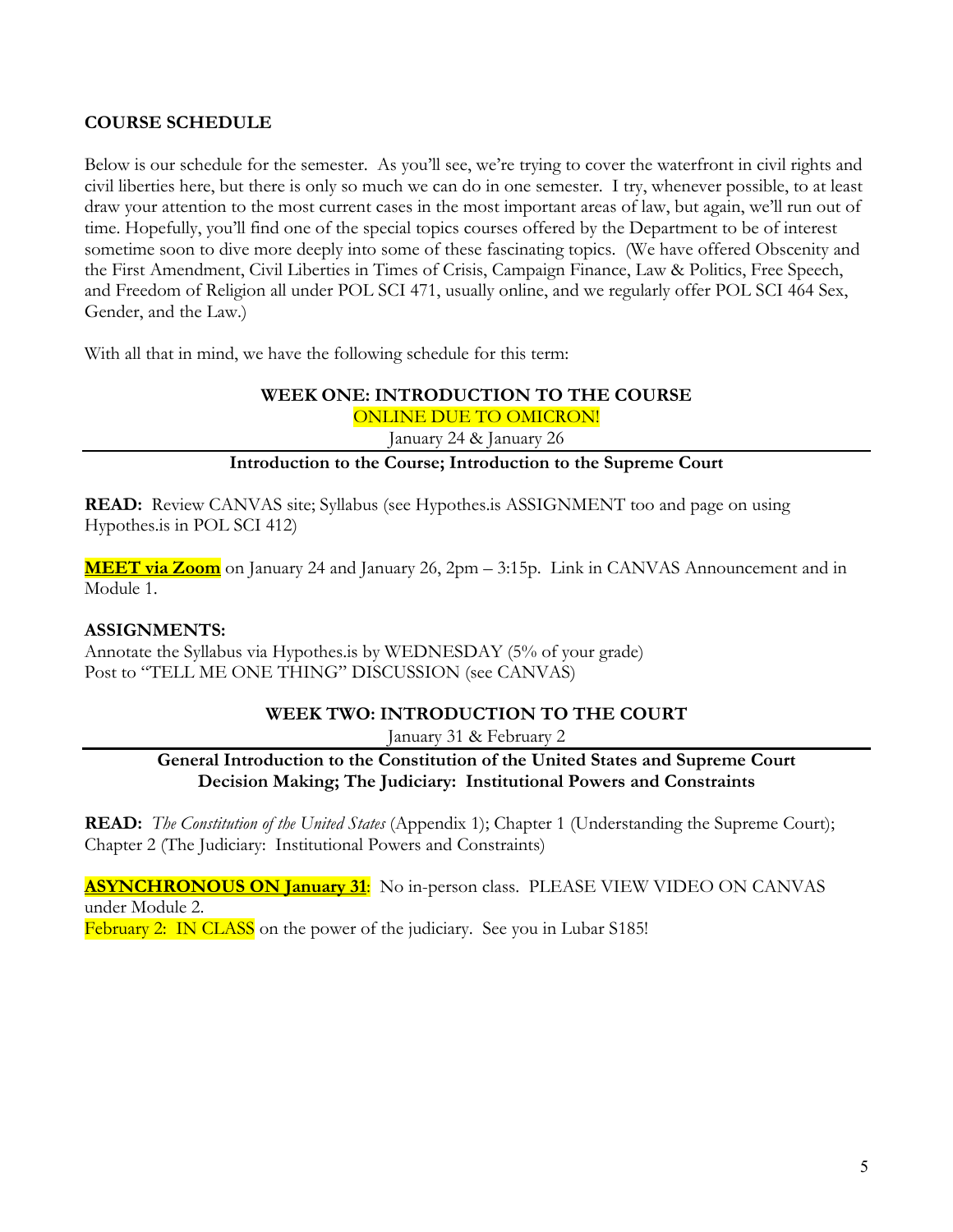### **WEEK THREE: INCORPORATION AND BRIEFING**

February 7 & February 9

## **Incorporation – Making the Bill of Rights Apply to the States; Briefing Cases**

**READ:** Chapter 3 (Incorporation of the Bill of Rights); How to Read Supreme Court Decisions; Briefing Cases (CANVAS Handout and VIDEO)

February 7: IN CLASS on incorporation February 9: IN CLASS on Briefing Cases

### **ASSIGNMENT:**

Annotate Briefing Cases handout on Hypothes.is by WEDNESDAY (Extra Credit!)

### **WEEK FOUR: LET THE BRIEFING BEGIN!**

February 14 & February 16

# **The First Amendment – Freedom of Speech and Association**

**READ:** Approaching Civil Liberties; Chapter 5 (Foundations of Freedom of Expression); Chapter 6 (Modern-Day Approaches to Free Speech)

February 14: IN CLASS

*GROUP 1(1): Brandenburg v. Ohio, 395 U.S. 444 (1969) Association GROUP 2(1): West Virginia v. Barnette, 319 U.S. 624 (1943) Symbolic Speech GROUP 3(1): U.S. v. O'Brien, 391 U.S. 367 (1968) Symbolic Speech GROUP 4(1): Tinker v. Des Moines, 393 U.S. 503 (1969) Symbolic Speech*

February 16: IN CLASS *GROUP 5(1): Cohen v. California, 403 U.S. 15 (1971) Symbolic Speech GROUP 6(1): Texas v. Johnson, 491 U.S. 397 (1989) Symbolic Speech* **GROUP 7(1):** *Snyder v. Phelps*, *562 U.S. 443 (2011) Hate speech* **GROUP 8(1):** *Boy Scouts of America v. Dale, 530 U.S. 640 (2000) Association*

#### **WEEK FIVE: THE BOUNDARIES OF FREE SPEECH**

February 21 & February 23

### **Obscenity**

**READ:** Chapter 8 (The Boundaries of Free Expression (Obscenity section))

February 21: IN CLASS *GROUP 1(2): Roth v. U.S., 354 U.S. 476 (1957) Obscenity GROUP 2(2): Miller v. California, 413 U.S. 15 (1973) Obscenity GROUP 3(2): New York v. Ferber, 458 U.S. 747 (1982) Child Pornography pandering*

February 23: IN CLASS

*GROUP 4(2): Reno v. ACLU, 521 U.S. 844 (1997) Obscenity (internet) GROUP 5(2): Ashcroft v. Free Speech Coalition, 535 U.S. 234 (2002) Child Pornography GROUP 6 (2): Brown v. Entertainment Merchants Association, 564 U.S. \_\_\_ (2011) Violent video games*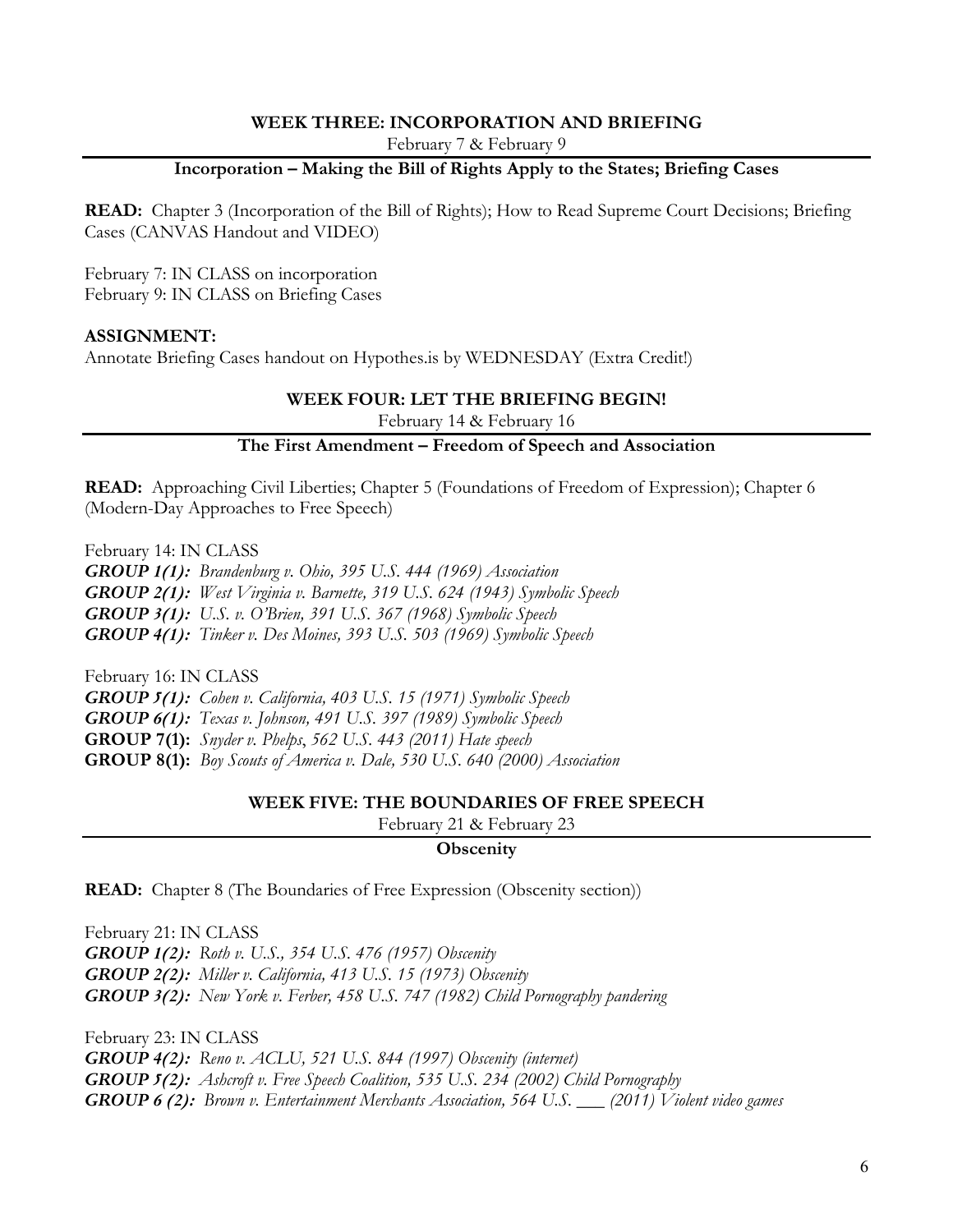### **WEEK SIX: LIBEL and FREE PRESS** February 28 & March 2

**READ:** Chapter 8 (The Boundaries of Free Expression (Libel section)); Chapter 7 (Freedom of the Press)

February 28: IN CLASS *GROUP 7(2): Near v. Minnesota, 283 U.S. 697 (1931) Prior Restraint GROUP 8(2): New York Times v. Sullivan, 376 U.S. 254 (1964) Libel GROUP 1(3): Hustler v. Falwell, 485 U.S. 46 (1988) Libel GROUP 2(3): New York Times v. U.S., 403 U.S. 713 (1971) Free Press*

March 2: IN CLASS *GROUP 3(3): Branzburg v. Hayes, 408 U.S. 665 (1972) Free Press GROUP 4(3***):** *Richmond Newspapers v. Virginia, 448 U.S. 555 (1980) Free Press GROUP 5(3): Hazelwood School District v. Kuhlmeier, 484 U.S. 260 (1988) Free Press (High School)* Review for Exam #1

**WEEK SEVEN: EXAM and RIGHT TO BEAR ARMS**

March 7 & March 9

March 7: IN CLASS

### **EXAM #1**

**In classroom, 2-3:15, closed book.**

More details about the exam content and format is on CANVAS.

March 9: IN CLASS

**READ:** Chapter 9 (The Right to Keep and Bear Arms) *GROUP 6 (3): District of Columbia v. Heller, 554 U.S. 570 (2008) Right to bear arms* 

**WEEK EIGHT: PRIVACY**

March 14 & March 16

**READ:** Chapter 10 (Privacy and Personal Liberty)

March 14: IN CLASS Go over Exam #1 *GROUP 7(3): Buck v. Bell, 274 U.S. 200 (1927) Involuntary sterilization GROUP 8(3): Griswold v. Connecticut, 381 U.S. 479 (1965) Birth control*

March 16: IN CLASS *GROUP 1(4): Roe v. Wade 410 U.S. 113, (1973) Abortion* (Note: Concurrences are attached to *Doe v. Bolton*, 410 U.S. 179 (1973) – You need to include them.) *GROUP 2 (4): Planned Parenthood v. Casey, 505 U.S. 833 (1992) Abortion*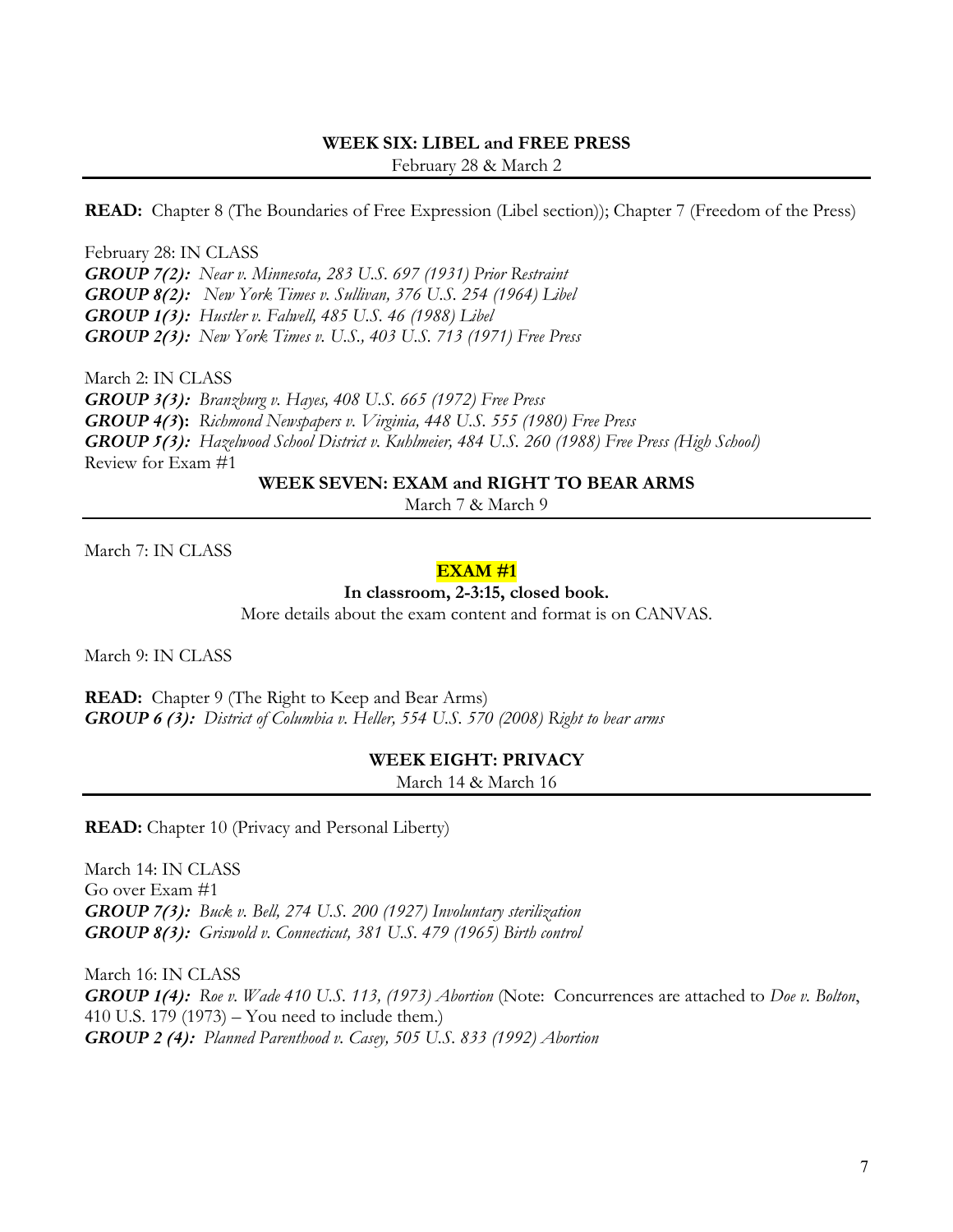### **WEEK NINE: SPRING BREAK** March 21 & March 23

## **SPRING BREAK! ENJOY!**

#### **WEEK TEN: PRIVACY and RELIGION** March 28 & March 30

**READ:** Chapter 10 (Privacy and Personal Liberty) and Chapter 4 (Religion: Exercise and Establishment)

March 28: IN CLASS *GROUP 3 (4): Bowers v. Hardwick, 478 U.S. 186 (1986) Homosexual sodomy GROUP 4 (4): Cruzan v. Director, Missouri Dept of Health, 497 U.S. 261 (1990) Right to die GROUP 5(4): Washington v. Glucksberg, 521 U.S. 702 (1997) Right to die GROUP 6(4): Lawrence v. Texas, 539 U.S. 558 (2003) Homosexual sodomy*

March 30: IN CLASS *GROUP 7(4): Wisconsin v. Yoder, 406 U.S. 205 (1972) Free Exercise (Education) GROUP 8(4): Employment Division v. Smith, 494 U.S. 872 (1990) Free Exercise (Peyote) GROUP 1(5): City of Boerne v. Flores, 521 U.S. 507(1997) Free Exercise (Building)*

## **WEEK ELEVEN: FREEDOM OF RELIGION & SEARCH AND SEIZURE**

April 4 & April 6

**READ:** Chapter 4 (Religion: Exercise and Establishment); The Criminal Justice System and Constitutional Rights, Chapter 11 (Investigations and Evidence (Searches and Seizures section))

April 4: IN CLASS *GROUP 2(5): Abington v. Schempp, 374 U.S. 203 (1963) Establishment (Bible Reading) GROUP 3(5): Edwards v. Aguillard, 482 U.S. 578 (1987) Teaching Evolution GROUP 4(5): Van Orden v. Perry, 545 U.S. 677 (2005) Public displays GROUP 5(5): Lee v. Weisman, 505 U.S. 577 (1992) Establishment (Prayer at graduation)*

April 6: IN CLASS *GROUP 6(5): Town of Greece v. Galloway, 572 U.S. \_\_\_ (2014) Prayer before meetings GROUP 7(5): Mapp v. Ohio, 367 U.S. 643 (1961) Exclusionary rule GROUP 8(5): New Jersey v. T.L.O., 469 U.S. 325 (1985) Student searches*

## **WEEK TWELVE: SEARCH AND SEIZURE/ATTORNEYS**

April 11 & April 13

### **Search and Seizure, Attorneys, & Review for Exam #2**

**READ:** The Criminal Justice System and Constitutional Rights, Chapter 11 (Investigations and Evidence (Searches and Seizures and Self-Incrimination); Chapter 12 (Attorneys, Trials, and Punishments)

April 11: IN CLASS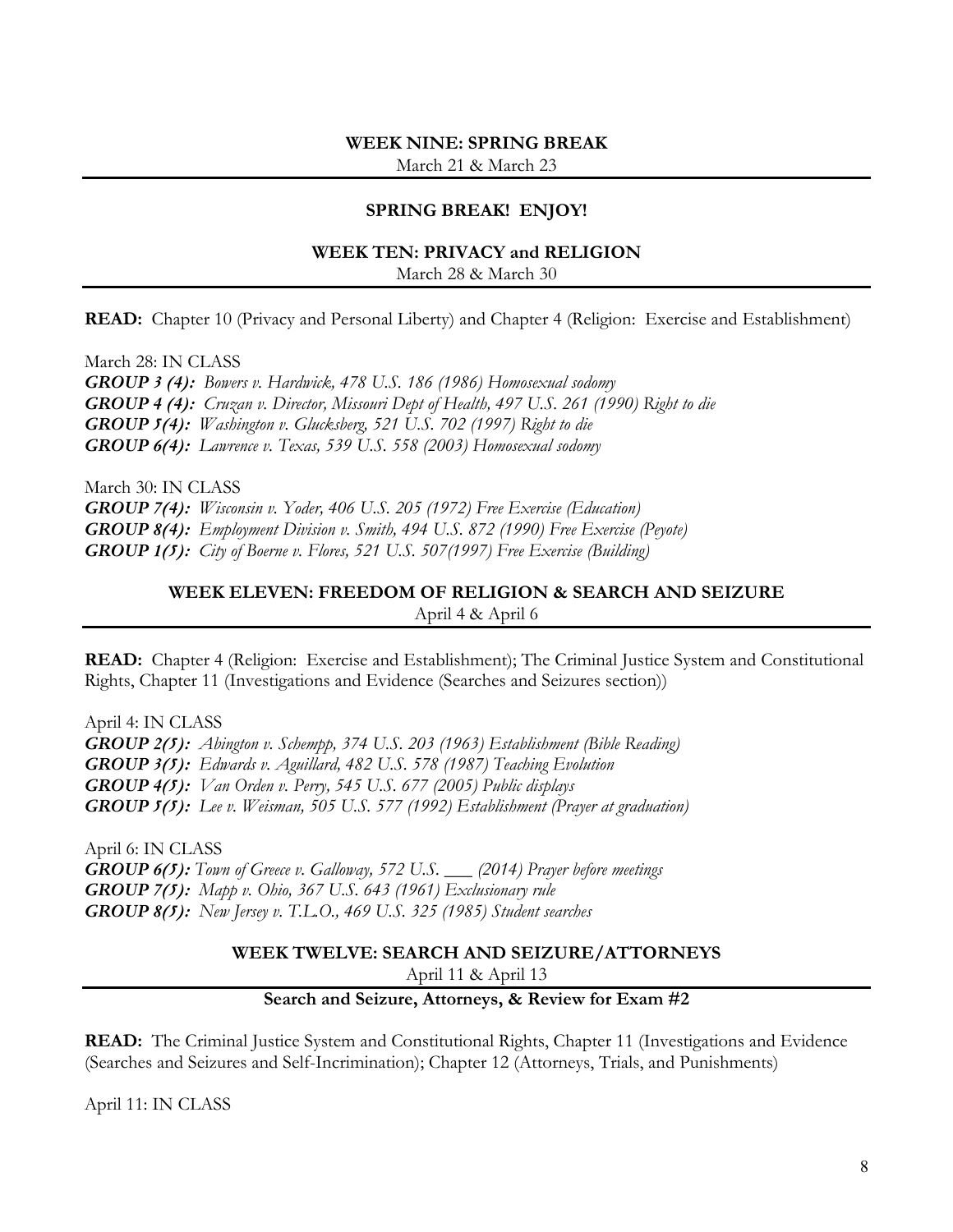*GROUP 1 (6): United States v. Antoine Jones*, *565 U.S. 400 (2012) GPS devices GROUP 2 (6): Riley v. CA/U.S. v. Wurie, 573 U.S. 373 (2014) Cell phones GROUP 3 (6): Gideon v. Wainwright*, 372 U.S. 335 (1963) Right to Atty *GROUP 4 (6): Escobedo v. Illinois, 378 U.S. 478 (1964) Attorney*

April 13: IN CLASS *GROUP 5 (6): Miranda v. Arizona, 384 U.S. 436 (1966) Warnings GROUP 6 (6): Rhode Island v. Innis, 446 U.S. 291 (1980) Interrogation GROUP 7 (6): Batson v. Kentucky, 476 U.S. 79 (1986) Fair Trial*

### **WEEK THIRTEEN: EXAM #2 and DEATH PENALTY**

April 18 & April 20

April 18: IN CLASS

### **EXAM #2**

### **In classroom, 2-3:15, closed book.**

More details about the exam content and format is on CANVAS.

April 20: IN CLASS **READ**: Chapter 12 (Attorneys, Trials, and Punishments) *GROUP 8 (6): Gregg v. Georgia, 428 U.S. 153 (1976) Death Penalty GROUP 1 (7): McClesky v. Kemp, 481 U.S. 279 (1987) Death Penalty GROUP 2 (7): Atkins v. Virginia, 536 U.S. 304 (2002) Death Penalty GROUP 3 (7): Roper v. Simmons, 543 U.S. 551 (2005) Death Penalty*

### **WEEK FOURTEEN: RACE DISCRIMINATION**

April 25 & April 27

**READ**: Civil Rights and the Constitution, Chapter 13 (Race Discrimination and the Foundations of Equal Protection)

April 25: IN CLASS Go over Exam #2 *GROUP 4 (7): Plessy v. Ferguson, 163 U.S. 537 (1896) Separate but equal GROUP 5 (7): Sweatt v. Painter, 339 U.S. 629 (1950) Separate but equal*

April 27: IN CLASS *GROUP 6 (7): Brown v. Board of Education I and II, 347 U.S. 483(1954) & 349 U.S. 294 (1955) Education GROUP 7 (7): Loving v. Virginia, 388 U.S. 1 (1967) Marriage*

### **WEEK FIFTEEN: SEX DISCRIMINATION & AFFIRMATIVE ACTION** May 2 & May 4

**READ:** Chapter 14 (Contemporary Approaches to Equal Protection)

May 2: IN CLASS *GROUP 8 (7): Craig v. Boren, 429 U.S. 190 (1976) Drinking age GROUP 1 (8): United States v. Virginia, 518 U.S. 515 (1996) VMI*